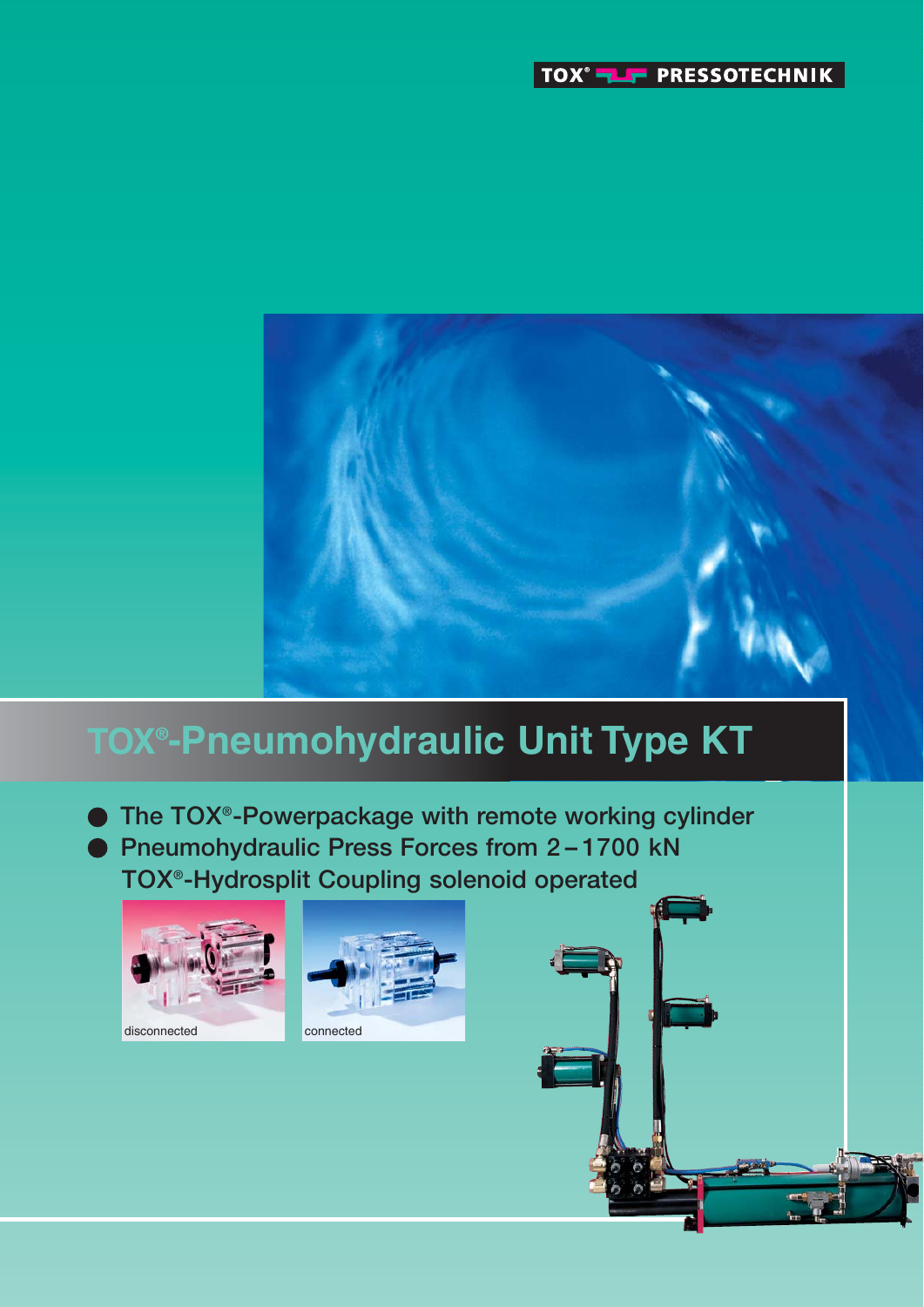### **TOX®-Hydraulic Cylinder HZL and HZO max. 250 bar oil pressure**

All new hydraulic cylinders are supplied in the suitable execution. For the choice of the cylinder the type of medium for the return stroke decides whether the type HZL with air driven return stroke or the oil driven type HZO is more suitable. The hydraulic cylinder HZL

features absolute air/oil separation and allows the return stroke with air pressure (min. 3 bar). Only the HZO features special seals for oil/oil operation and can be used with hydraulic units with max. 250 bar oil pressure for the return stroke. Please observe the

max. allowable retract forces as shown on the table below, dependent on type. Up to 6 hydraulic cylinders HZ can be normally connected to one air-to-oil intensifier ES (more are possible on request).



**Adaptor with internal thread** to fit the piston rod end

See data sheet 10.00 TOX®-Powerpackage for mounting specifications, pressure tolerances ± 5 %

Type Fits to  $\emptyset$ A B L1 L M W Vg6 SW HZZ 012.016.020.000 HZx2 22 20 M12x1,5 M16x1,5 15 4 14 19

HZZ 024.030.030.000 | HZx7/HZx11 | 45 | 30 | M24x1,5 | M30x2 | 25 | 7 | 26 | 41  $HZZ$  030.039.040.000  $\left|$  HZx19  $\right|$  56  $\left|$  40  $\right|$  M30x2  $\left|$  M39x2  $\right|$  35  $\left|$  -  $\right|$  -  $\left|$  50

HZZ 016.022.020.000 | HZx5 | 30 | 20 | M16x1,5<br>HZZ 024.030.030.000 | HZx7/HZx11 | 45 | 30 | M24x1.5



 $\mathfrak{p}$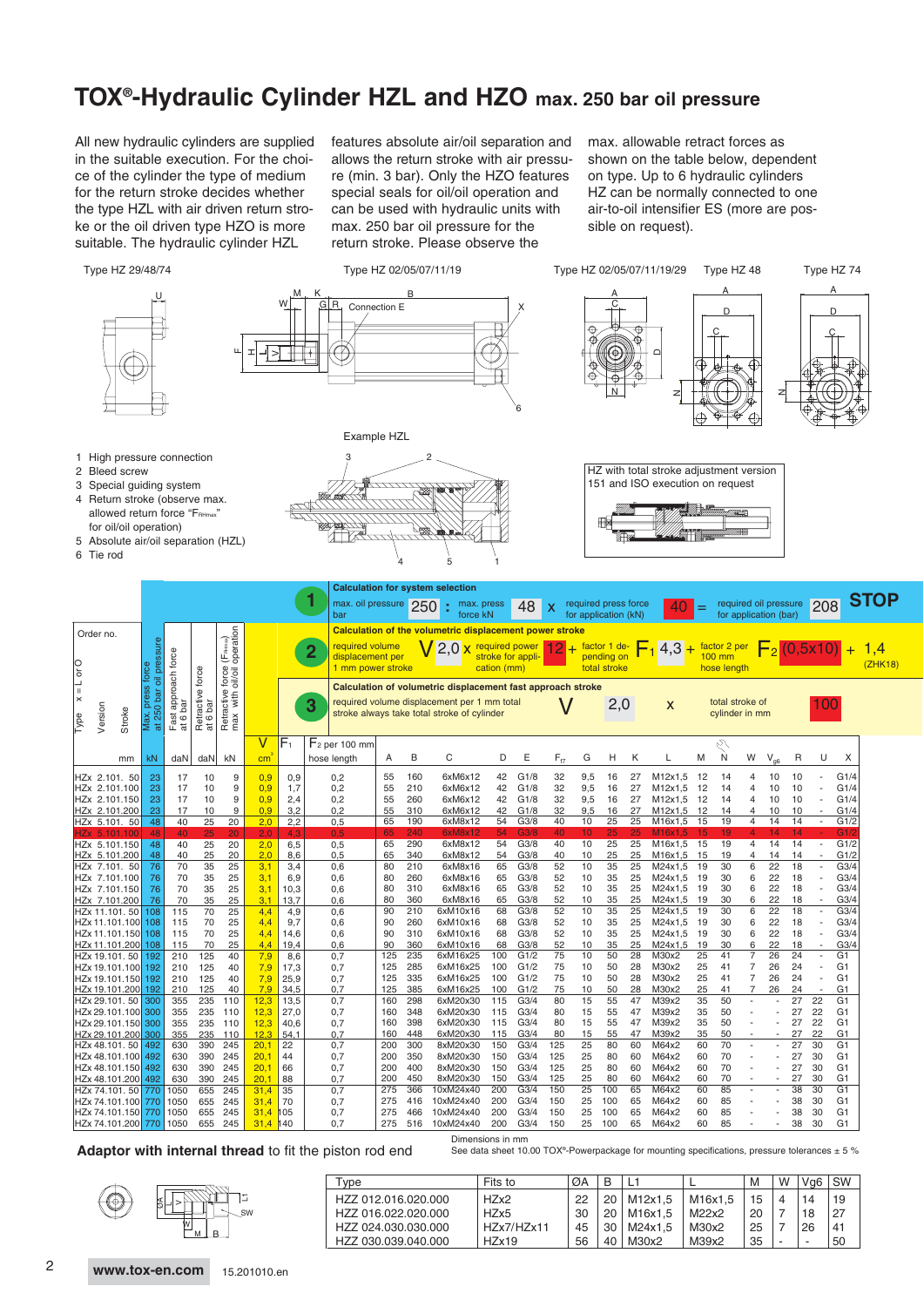### **TOX®-Intensifier ES with fast approach function**

For CAD downloads, please visit us at **www.tox-en.com**

The power intensifier with absolute air/oil separation and integrated bypass for reliable operation. Can be mounted in any orientation.

Includes all valves for automatic changeover from fast approach to power stroke, and the air spring regulator. Uses simple pneumatic controls like any double acting pneumatic cylinder.

Closed oil system. Hose connection with TOX®-Hydrosplit coupling. Color coded pneumatic plug-in system. **Simply perfect.**



The oil pressure calculated in step $(1)$ , in this case 208 bar, is divided by the oil pressure produced by the intensifier at 1 bar air pressure, e.g. 54 bar. The result is the required air pressure for the application. In order to obtain high stroke frequencies, the air pressure should always be about 20% higher. Caution: the maximum pressure/press force of the cylinder must not be exceeded. **4**

**When using different cylinders and different hose lengths, the calculation of the volume must be done individually for each cylinder. Then add the combined results.**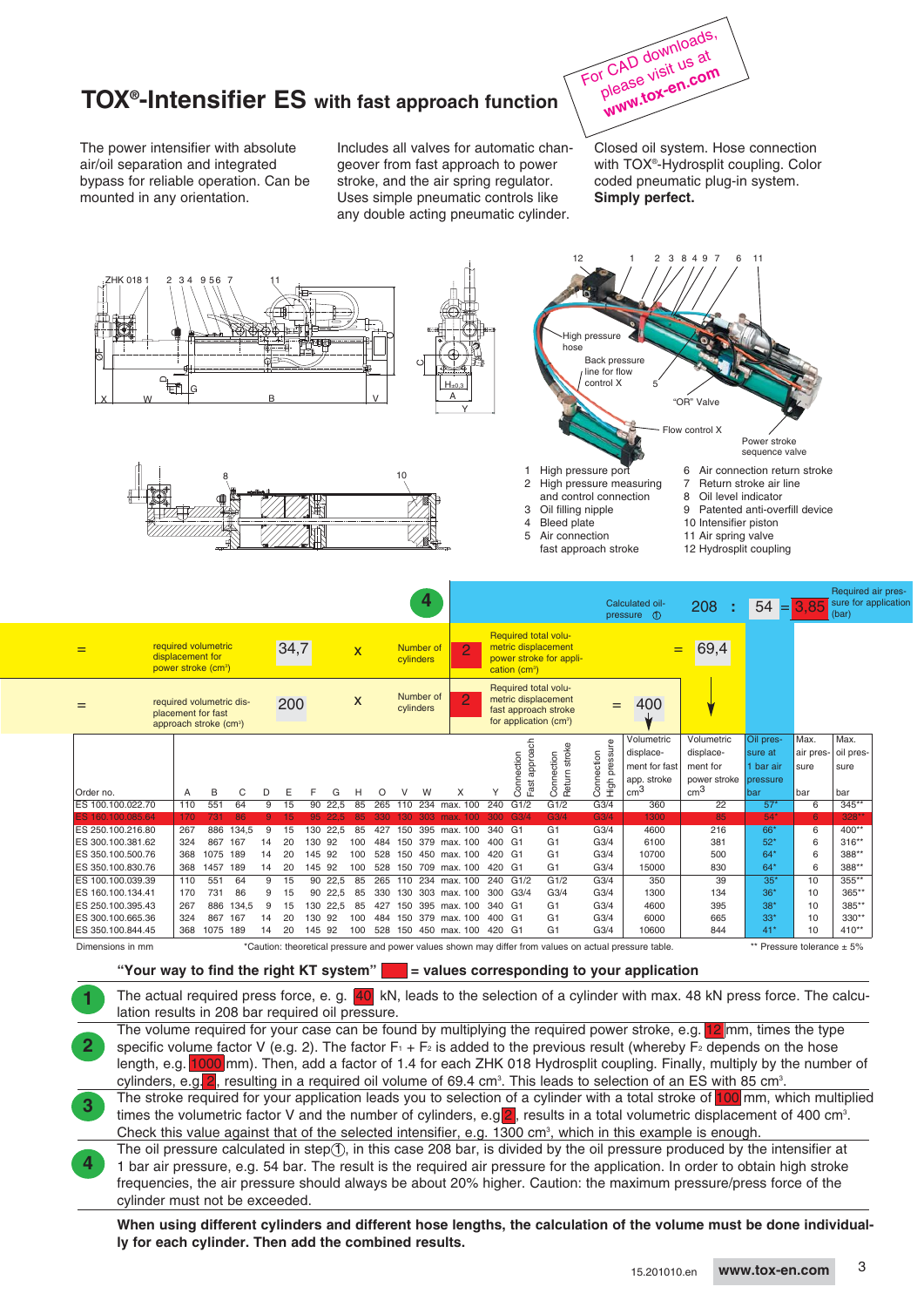# **TOX®-Working Cylinder AT max. 400 bar oil pressure**

The pneumo-hydraulic cylinder with double-bearing working piston. Fast approach and return stroke by applying pressure to the working part. This results in high fast approach and return stroke forces. Absolute separation of air and oil. Up to 6 working units AT can be connected to an air-to-oil intensifier ES.



AT 200 on request \*\*\*Approach stroke assist available on request Dimensions in mm See data sheet 10.00 TOX®-Powerpackage for mounting specifications, pressure tolerances ± 5 %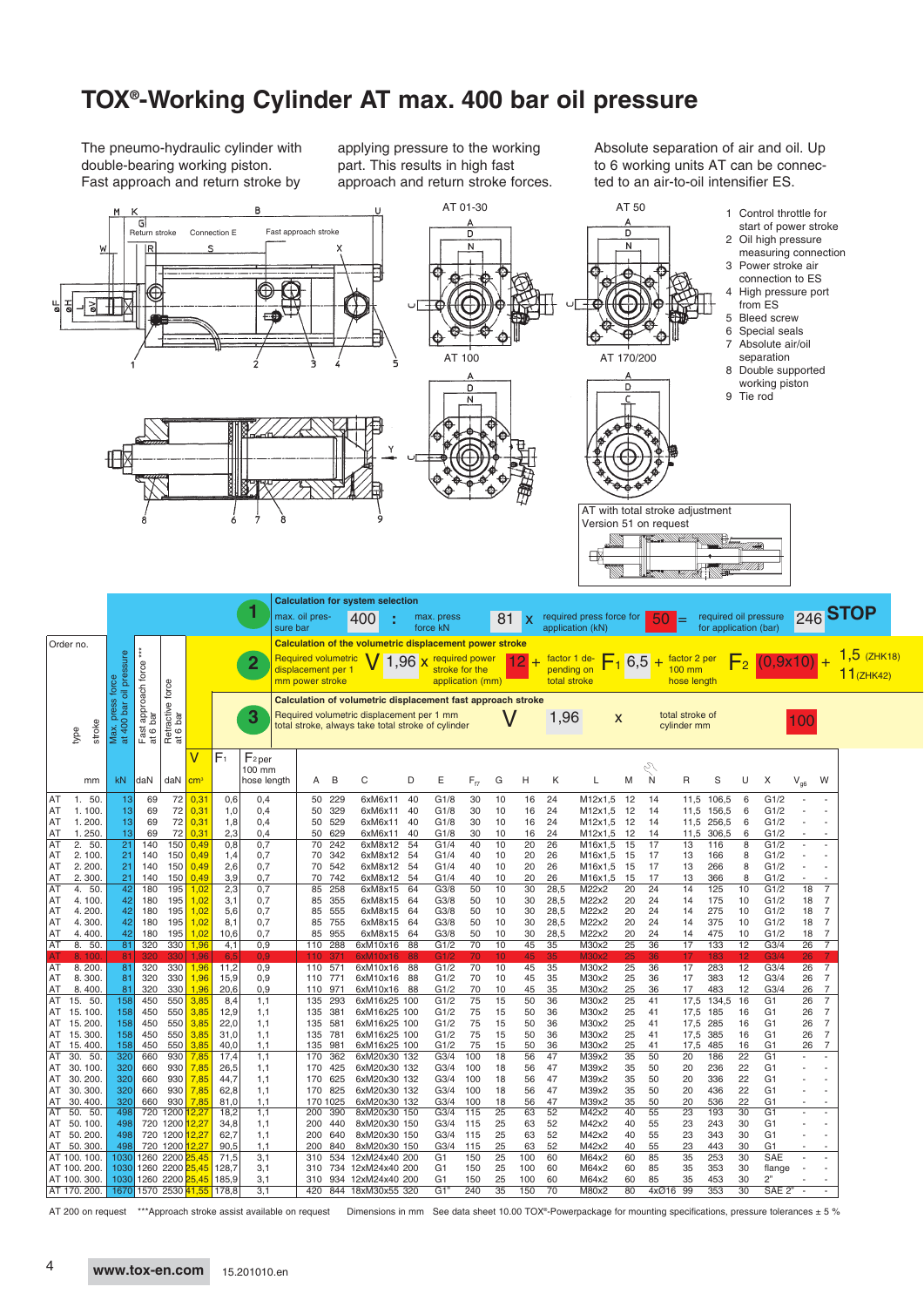### **TOX®-Intensifier ES with fast approach function**

The power intensifier with absolute air/oil separation and integrated bypass for reliable operation. Can be mounted in any orientation.

**1**

**2**

**4**

Includes all valves for automatic changeover from fast approach to power stroke, and the air spring regulator. Uses simple pneumatic controls like any double acting pneumatic cylinder. Closed oil system. Hose connection with TOX®-Hydrosplit coupling. Color coded pneumatic plug-in system. **Simply perfect.**



**"Your way to find the right KT system" = values corresponding to your application**

The actual required press force, e. g. 50 kN, leads to the selection of a cylinder with max. 81 kN press force. The calculation results in 246 bar required oil pressure.

The volume required for your case can be found by multiplying the required power stroke, e.g. 12 mm, times the type specific volume factor V (e.g. 1.96). The factor F<sub>1</sub> + F<sub>2</sub> is added to the previous result (whereby F<sub>2</sub> depends on the hose length, e.g. 1000 mm). Then, add a factor of 1.5 for each ZHK 018 Hydrosplit coupling. Finally, multiply by the number of cylinders, e.g. **Z**, resulting in a required oil volume of 81.04 cm<sup>3</sup>. This leads to selection of an ES with 85 cm<sup>3</sup>.

The stroke required for your application leads you to selection of a cylinder with a total stroke of 100 mm, which multiplied times the volumetric factor V and the number of cylinders, e.g. 2, results in a total volumetric displacement of 392 cm<sup>3</sup>. Check this value against that of the selected intensifier, e.g. 1300 cm<sup>3</sup>, which in this example is enough. **3**

The oil pressure calculated in step $(1)$ , in this case 246 bar, is divided by the oil pressure produced by the intensifier at 1 bar air pressure, e.g. 54 bar. The result is the required air pressure for the application. In order to obtain high stroke frequencies, the air pressure should always be about 20% higher. Caution: the maximum pressure/press force of the cylinder must not be exceeded.

**When using different cylinders and different hose lengths, the calculation of the volume must be done individually for each cylinder. Then add the combined results.**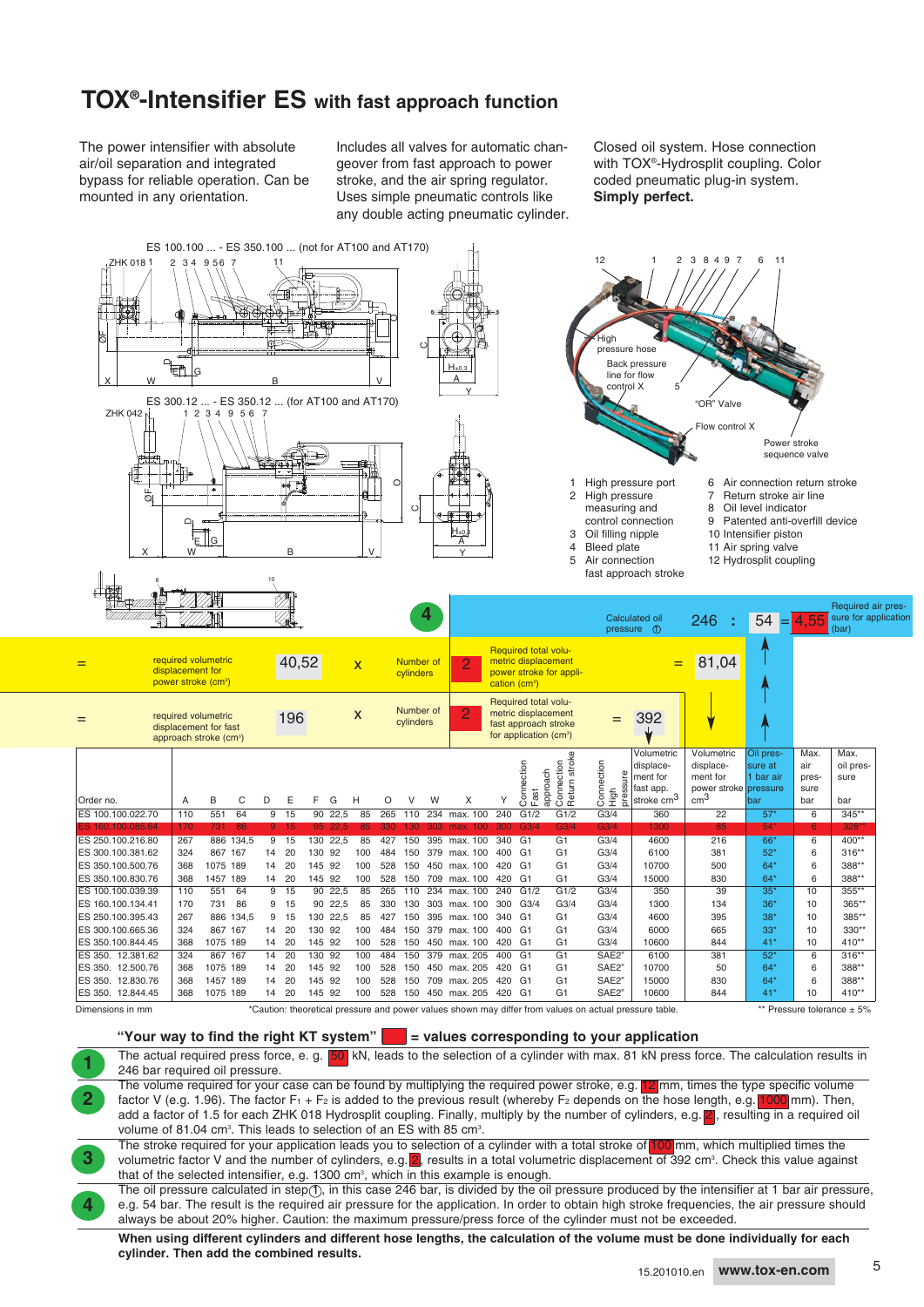# **Hydraulic hoses**

### The connection between the drive cylinders and the pneumo-hydraulic intensifier

| Variant no. | Cylinder HZ/AT side | Intensifier ES side | Connection                                                             |
|-------------|---------------------|---------------------|------------------------------------------------------------------------|
| ZS 01       |                     |                     | 2 x straight connection                                                |
| ZS 02       |                     | B<br>O              | $1 \times 90^\circ$ elbow on ES<br>1 x straight connection<br>on HZ/AT |
| ZS 03       | 審<br>Hose length    |                     | 1 x straight connection on ES<br>1 x 90° elbow on HZ/AT                |

**Ordering example for hoses:** ZS 01 - 1000



### **Allocation of the hydraulic hoses to the drive cylinders**

| <b>Drive</b>                                                                                 | Standard           | Hose dimensions [mm] |     |     |           |           |  |
|----------------------------------------------------------------------------------------------|--------------------|----------------------|-----|-----|-----------|-----------|--|
|                                                                                              | hose lengths [mm]  | А                    | B   | C   | $H_{min}$ | $R_{min}$ |  |
| AT <sub>1</sub>                                                                              | 500/1000/2000/3000 | 88                   | 75  | 84  | 220       | 150       |  |
| AT2/AT4                                                                                      | 500/1000/2000/3000 | 94                   | 85  | 92  | 275       | 200       |  |
| AT <sub>8</sub>                                                                              | 500/1000/2000/3000 | 101                  | 90  | 74  | 320       | 240       |  |
| AT15/AT30/AT50                                                                               | 500/1000/2000/3000 | 118                  | 125 | 137 | 375       | 280       |  |
| <b>AT100</b>                                                                                 | 1000/2000/3000     | 200                  | 200 | 176 | 1120      | 920       |  |
| AT170                                                                                        | 1000/2000/3000     | 200                  | 200 | 176 | 1120      | 920       |  |
| HZ <sub>2</sub>                                                                              | 500/1000/2000/3000 | 88                   | 75  | 84  | 220       | 150       |  |
| HZ <sub>5</sub>                                                                              | 500/1000/2000/3000 | 94                   | 85  | 92  | 275       | 200       |  |
| HZ7/HZ11                                                                                     | 500/1000/2000/3000 | 101                  | 90  | 74  | 320       | 240       |  |
| HZ19/HZ29/HZ48/HZ74                                                                          | 500/1000/2000/3000 | 118                  | 125 | 137 | 375       | 280       |  |
| R <sub>min</sub> : smallest allowable bending radius<br>Other connection variants on request |                    |                      |     |     |           |           |  |





6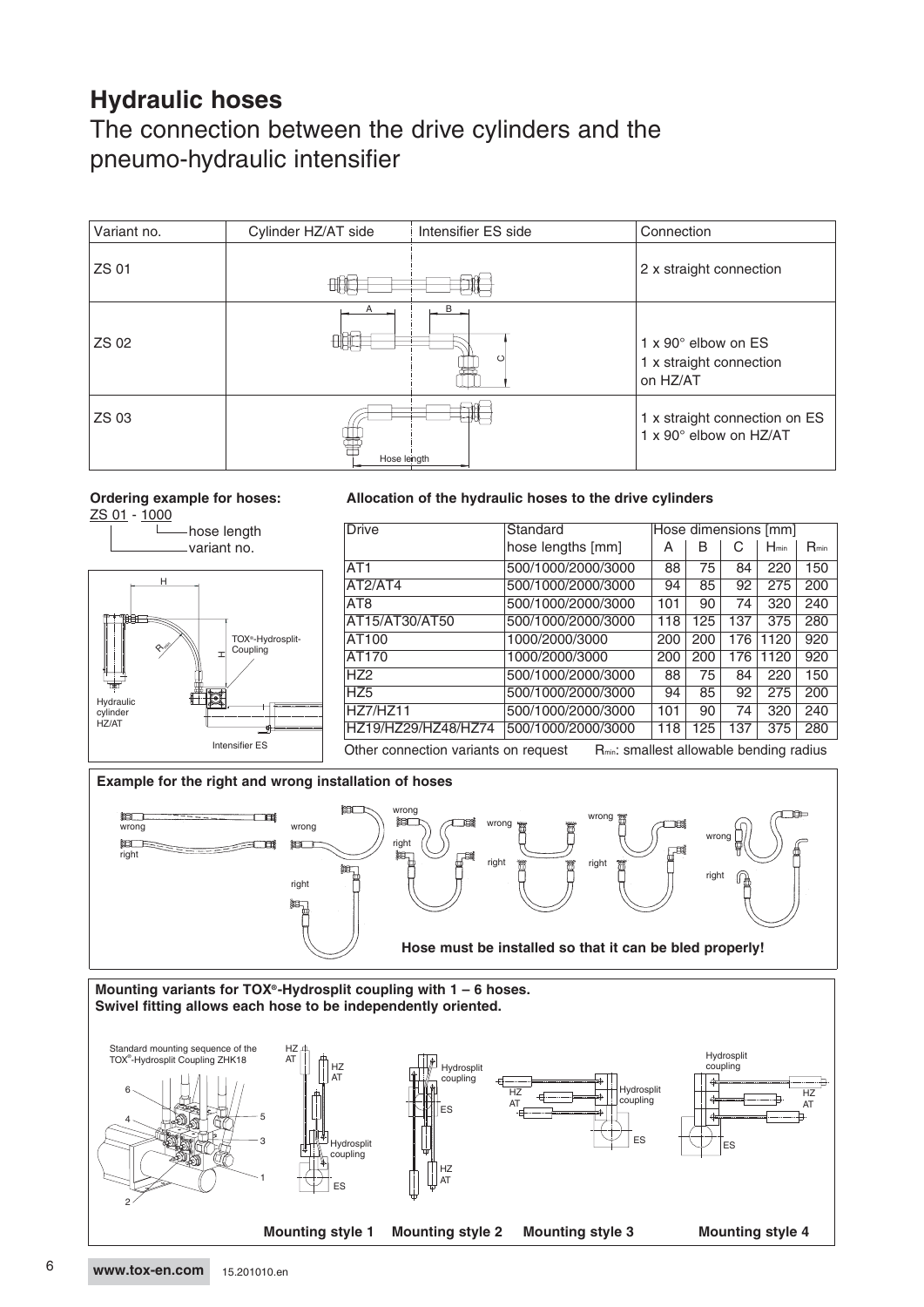### **TOX®-Hydrosplit Coupling type ZHK** Optimised for flow rate and volume for up to 6 cylinders

In order to ship the components filled with oil and to facilitate installation, we have developed the TOX®-Hydrosplit coupling. This coupling allows for connection of the components without any introduction of air to the system and without any leakage.

### **TOX®-Hydrosplit coupling, manually switchable, type ZHK 018.000**



**TOX®-Hydrosplit coupling with solenoid operated valve, type ZHK 018.001**



#### **Order data:**

- 1. Order No. type of the working section AT or hydraulic cylinder HZ (**HZL** for air/oil or **HZO** for oil/oil).
- 2. Intensifier ES order no. type
- 3. Hydraulic hose ZS
- variant no., hose length 4. Type Hydrosplit coupling
- 5. Mounting style of the Hydrosplit coupling

| xample |  |  |
|--------|--|--|
|        |  |  |
|        |  |  |

- 1. HZL 5.101.100 quantity: 2 (Air/oil operation)
- 2. ES 160.100.085.64 quantity: 1 3. ZS 01.1000 quantity: 2
- 4. ZHK 18.000
- 5. Mounting style 1

#### **You will receive:**

2 x HZL incl. hose and Hydrosplit coupling part 1. + 1 x ES incl. Hydrosplit coupling, manual, with 2x part 2. Completely filled with oil and **delivered in detached** condition. Ready for connection including colourcoded pneumatic plug-in-system. Operating instruction

7